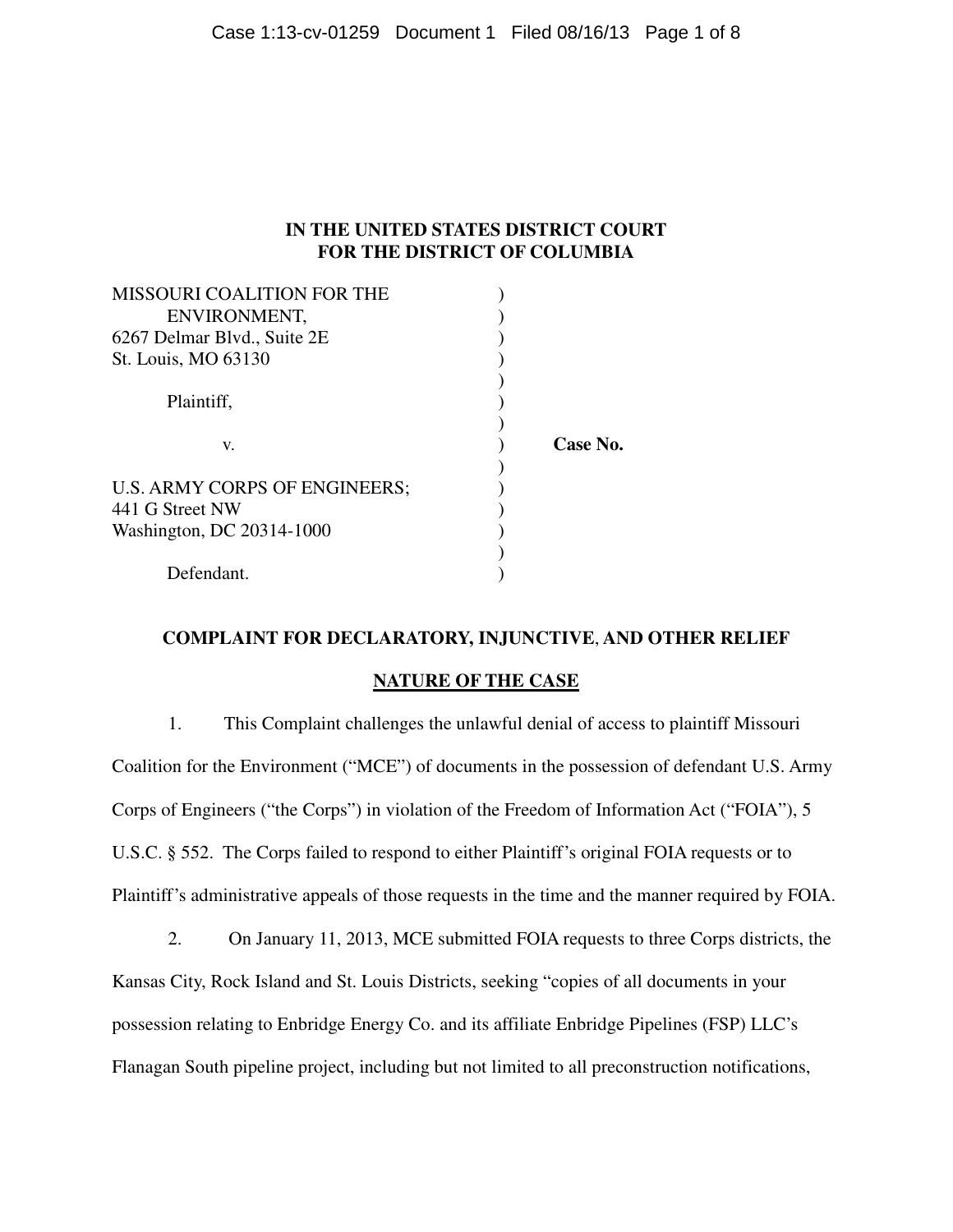### Case 1:13-cv-01259 Document 1 Filed 08/16/13 Page 2 of 8

wetlands delineations, habitat conservation plans and consultation on this project with the U.S. Fish and Wildlife Service."

3. All three districts acknowledged receipt of the requests but refused to make the determination required by FOIA within the statutory twenty days on the grounds that the project in question was being discussed among the districts.

4. MCE repeated its requests on March 20 and made a much narrower request for information on June 5. Finally, in letters dated between June 17 and June 21, the three districts denied the requests, claiming that the information sought was privileged under Exemption 5 for deliberative process, 5 U.S.C. § 552(b)(5).

5. On June 26, MCE mailed to the three districts its administrative appeals. The Corps did not respond within 20 working days as required by FOIA. Defendant is unlawfully withholding public disclosure of information sought by Plaintiff, information to which it is entitled and for which no exemption applies. Plaintiff seeks disclosure of the requested information under FOIA, 5 U.S.C. § 552.

### **JURISDICTION AND VENUE**

6. This Court has jurisdiction over this matter pursuant to 5 U.S.C.  $\S$  552(a)(4)(B) and 28 U.S.C. § 1331 because this action arises under the FOIA.

7. Venue properly vests in this Court pursuant to 5 U.S.C. § 552(a)(4)(B), which provides venue for FOIA cases is proper in the District of Columbia.

8. Injunctive relief is appropriate under 5 U.S.C.  $\S 552(a)(4)(B)$ .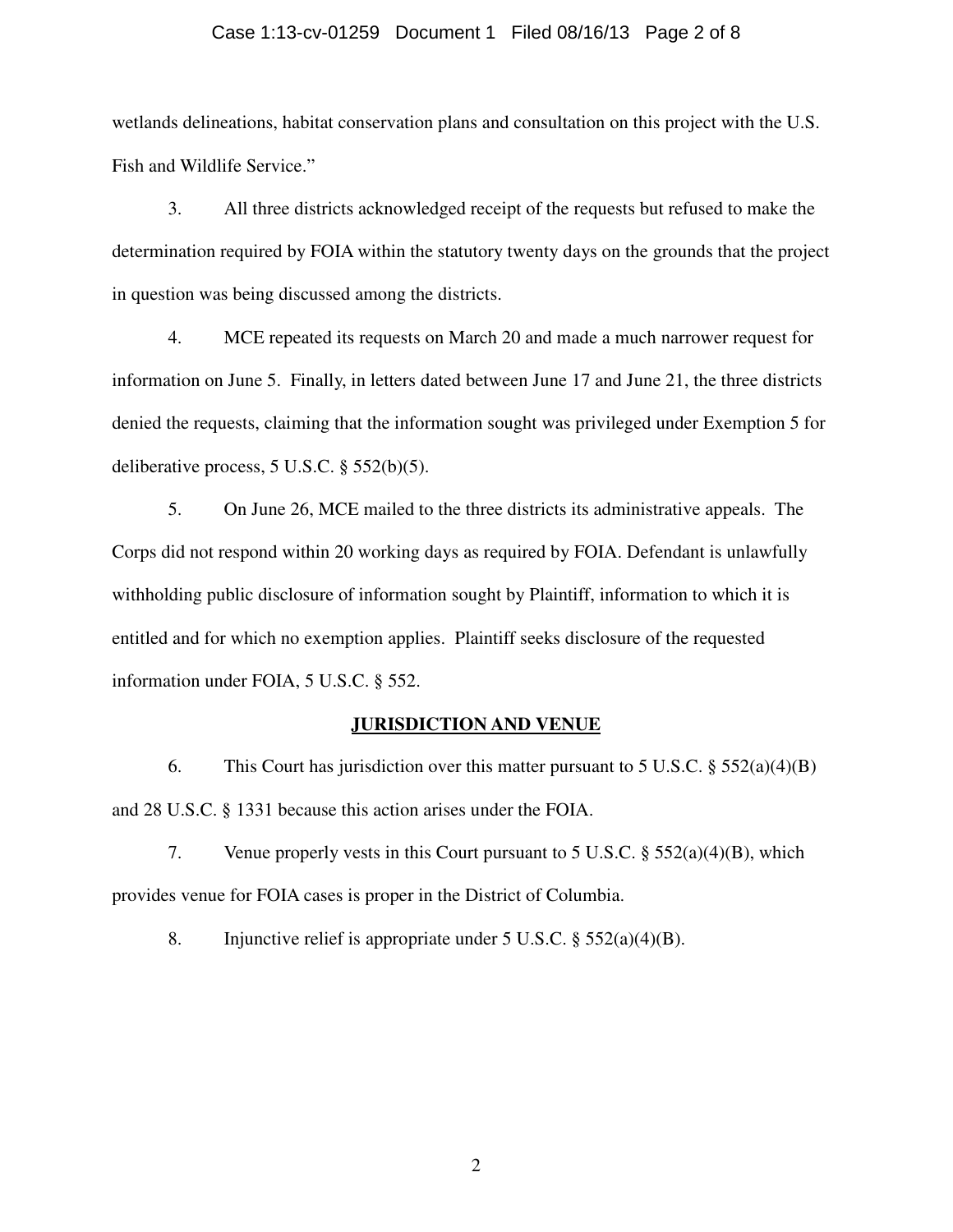#### **PARTIES**

9. Plaintiff the Missouri Coalition for the Environment ("MCE") is a not-for-profit corporation, qualified to do business in Missouri, with its principal office located in St. Louis County, Missouri. It has approximately 700 members, most of whom reside in Missouri. MCE exists for the purposes of promoting clean water, clean air, clean energy, and a healthy environment, and actively advocates for renewable energy and energy efficiency as alternatives to fossil fuels and nuclear power in Missouri. Many of MCE's members are interested in promoting clean water, clean air, clean energy, and a healthy environment. MCE educates and informs the public, and disseminates information through its newsletters and active web site to its own supporters, as well as the memberships of other conservation organizations, locally as well as nationally. MCE brings these claims on its own behalf, and on behalf of its members.

10. Defendant U.S. Army Corps of Engineers is an agency within the Department of the Army subject to the FOIA. 5 U.S.C. § 552(f)(1). It is charged, pursuant to Section 404 of the Clean Water Act, with regulating the discharge of fill material into the jurisdictional waters of the United States. The Corps has possession and control of the records MCE seeks, which were compiled pursuant to § 404 of the Clean Water Act.

### **FACTUAL BACKGROUND**

11. On January 11, 2013, MCE submitted FOIA requests to the Corps' Kansas City, Rock Island and St. Louis Districts, seeking "copies of all documents in your possession relating to Enbridge Energy Co. and its affiliate Enbridge Pipelines (FSP) LLC's Flanagan South pipeline project, including but not limited to all preconstruction notifications, wetlands delineations, habitat conservation plans and consultation on this project with the U.S. Fish and Wildlife Service."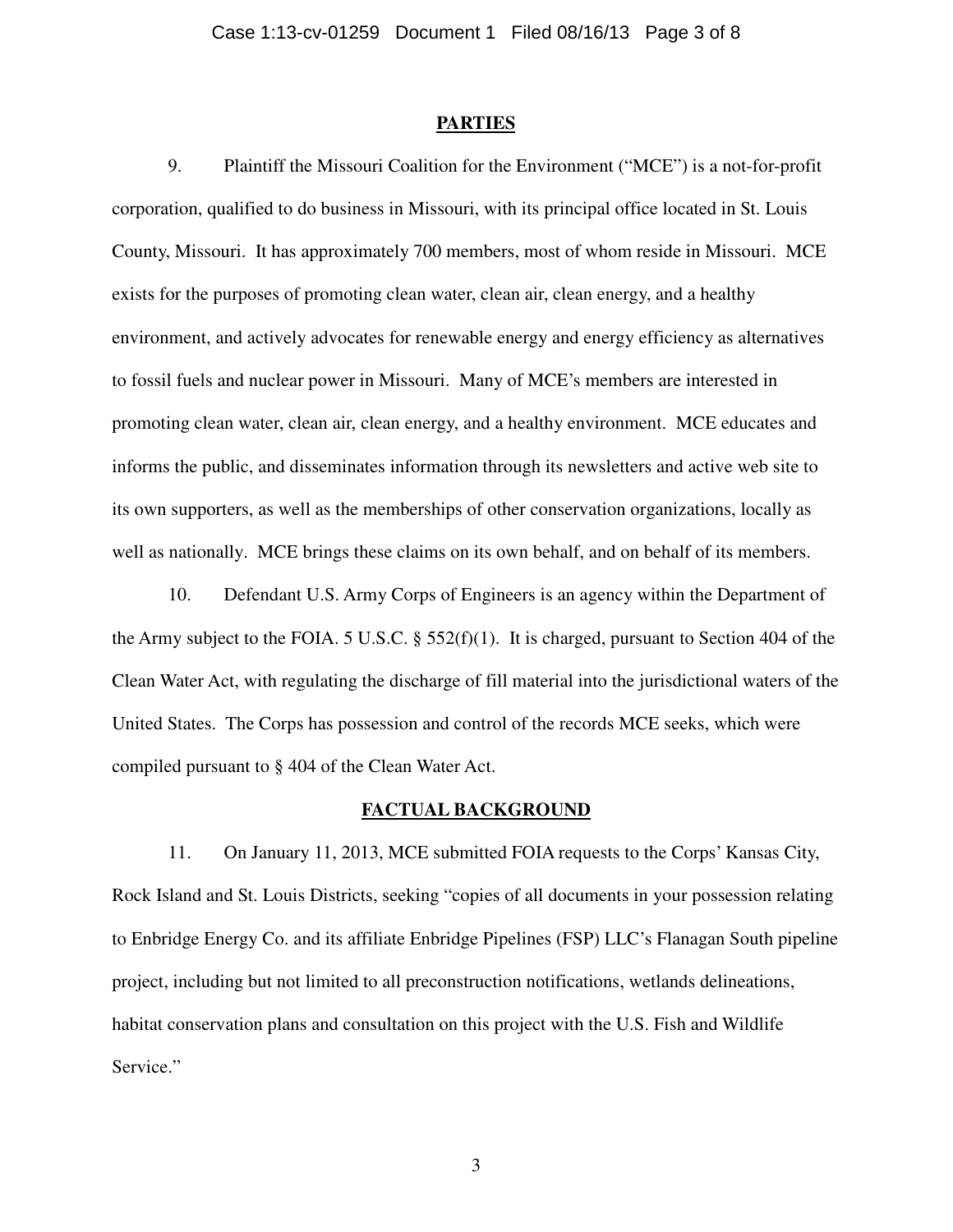# Case 1:13-cv-01259 Document 1 Filed 08/16/13 Page 4 of 8

12. MCE did not seek expedited processing of its requests under 5 U.S.C. § 552(a)(6)(E).

13. The FOIA officer for the St. Louis District, Kelly Bertoglio, replied in a letter dated January 16, "This agency will strive to respond to your request and petition within the statutory 20-day deadline." There was no further response. MCE renewed its request in a letter faxed to Ms. Bertoglio on March 20. Her letter in response dated April 18 stated, "Your request remains under review for release." She sent another letter dated May 30 that was identical except for the date. On June 5, MCE sent a letter that, without waiving the original request, asked for the bare information, and documentation recording, (1) when the Corps reaches its determination that Enbridge's application is complete and (2) when the Corps verifies the applicability of Nationwide Permit 12. The St. Louis District finally denied the original request in a letter from its District Counsel on June 21 (on letterhead of the Rock Island District) making a blanket claim of the "deliberative process privilege of Exemption 5".

14. The Rock Island District FOIA officer, Shannon McCurdy, in a letter dated Jan. 22, 2013 acknowledged receipt of MCE's January 11 request and sought a 30-day extension because the material was voluminous. On Jan. 31 an email from Ms. McCurdy asked for consent to certain withholdings and redactions of documents and again asked for a 30-day extension until March 4. MCE agreed to these terms by a reply email on the same day. The next day, Feb.1, Ms. McCurdy sent an email saying that there was to be an internal meeting about this request and asking for an extension till Feb. 19. MCE agreed to this by reply email on Feb. 6. On Feb. 14 Ms McCurdy emailed that internal meetings were still ongoing and that the District would not be able to respond by Feb. 19. MCE renewed its request in a letter faxed to Ms. McCurdy on March 20. Her email response on the same day was that the request "was still being discussed within the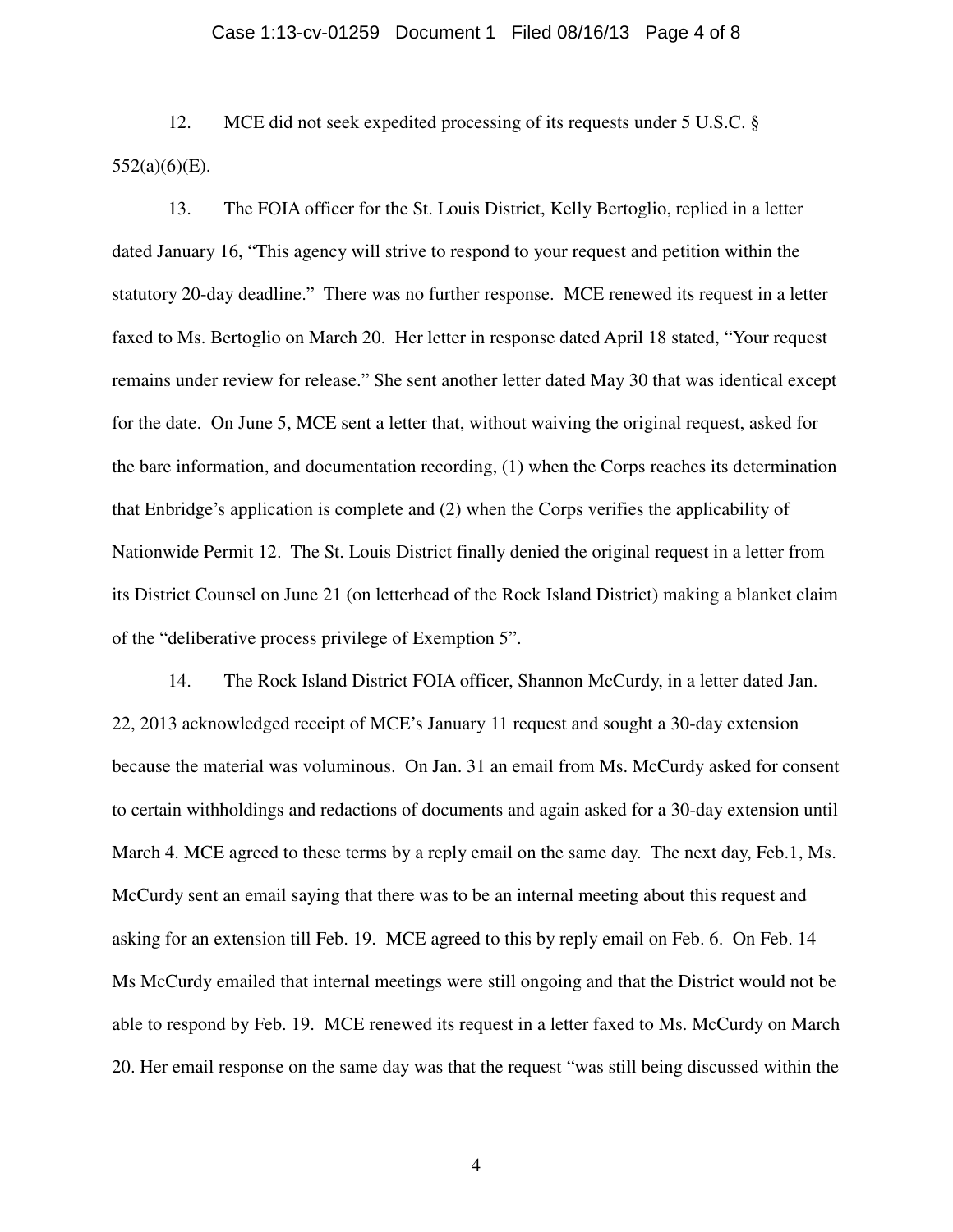### Case 1:13-cv-01259 Document 1 Filed 08/16/13 Page 5 of 8

Corps of Engineers at levels higher than the Rock Island District." On June 5, MCE sent a letter that, without waiving the original request, asked for information, and documentation recording, (1) when the Corps reaches its determination that Enbridge's application is complete and (2) when the Corps verifies the applicability of Nationwide Permit 12. The Rock Island District finally denied the request in a letter dated June 17, also claiming that all the records were veiled by the "deliberative process privilege of Exemption 5".

15. Ms. Kacy S. Campbell-Patti, a paralegal specialist for the Kansas City District, acknowledged receipt of MCE's January 11 request in a letter dated January 24 saying, "We are in the process of coordinating with other Corps Districts…" Her email response on March 21 to the renewed request of March 20 was to the same effect as her first letter. On June 5, MCE made the additional request referred to in paragraphs 13 and 14, and received no immediate response. By letter dated June 20, the District Counsel denied the request with the same claim of deliberative process privilege.

16. The initial determinations by the three districts were not made within 20 working days as required by 5 U.S.C.  $\S 552(a)(6)(A)(i)$  and 32 C.F.R  $\S 286.23(e)(1)$  and 518.16(i).

17. The Corps did not comply with the provisions of 5 U.S.C.  $\S$  552(a)(6)(B) for extension of time.

18. On June 26, 2013, MCE mailed to all three districts letters initiating the administrative appeal process as outlined on the Corps' web site. The Corps failed to respond to the administrative appeal within 20 working days, as required by 5 U.S.C. § 552(a)(6)(A)(ii) and 32 C.F.R. §§ 286.24(c)(2) and 518.17(c). In response to a telephone inquiry, Army General Counsel sent an email on August 9 stating that General Counsel had received the appeal from the Corps on July 29 and would likely need six-to-eight weeks to complete the appeal.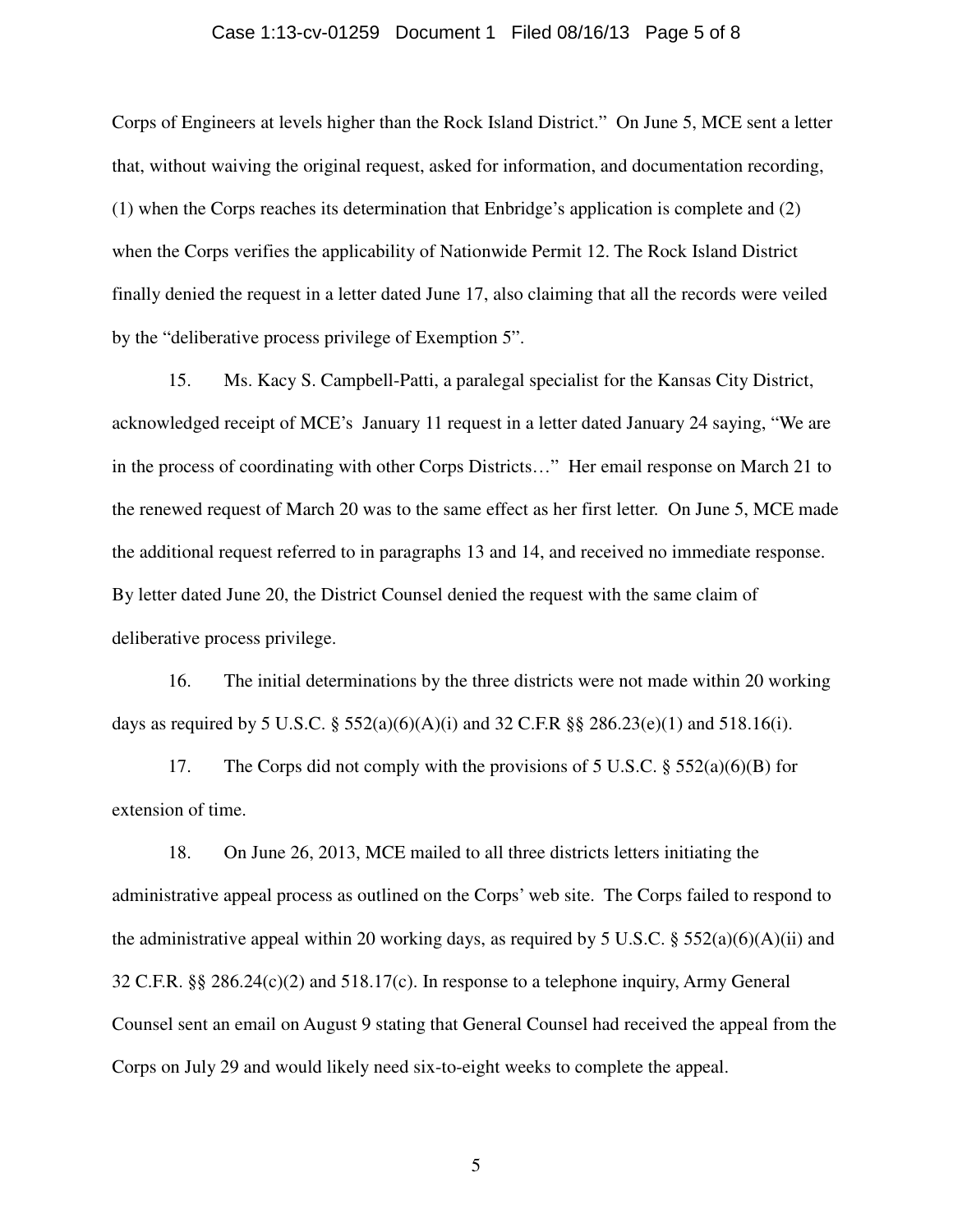### Case 1:13-cv-01259 Document 1 Filed 08/16/13 Page 6 of 8

19. As of the date this action was filed, the Corps has not provided a final determination on Plaintiff's pending FOIA appeal.

20. Plaintiff has exhausted the administrative remedies available under FOIA. 5 U.S.C.  $\S$ § 552(a)(6)(A), (a)(6)(C).

21. Plaintiff has been required to expend costs and to obtain the services of a law firm to prosecute this action.

### **CLAIM FOR RELIEF**

### **Unlawful withholding of records under FOIA**

22. Plaintiff realleges and incorporates by reference paragraphs 1 through 21 above.

23. The materials at issue in this action are agency records of the Army Corps of Engineers within the meaning of 5 U.S.C. § 552. MCE requested release of these records under the FOIA; the Corps untimely denied release; and MCE has exhausted its administrative remedies by filing a timely appeal, which has not been ruled upon within the 20 working days allowed by the statute.

24. The requested documents are not exempt from release under FOIA Exemption 5, 5 U.S.C. § 552(b)(5), because the Corps has not demonstrated that the documents are "interagency or intra-agency memorandums or letters which would not be available by law to a party other than an agency in litigation with the agency."  $\underline{Id}$ . Nor has the Corps attempted to demonstrate that there are any records, or portions of records, that, if subject to the privilege, would not be segregable and releasable.

25. MCE has a statutory right under the FOIA to the release of some or all of the records it seeks. There is no legal basis for Defendant's failure to release those records promptly, and specifically no legal basis to assert that any of FOIA's nine exemptions applies. 5 U.S.C. §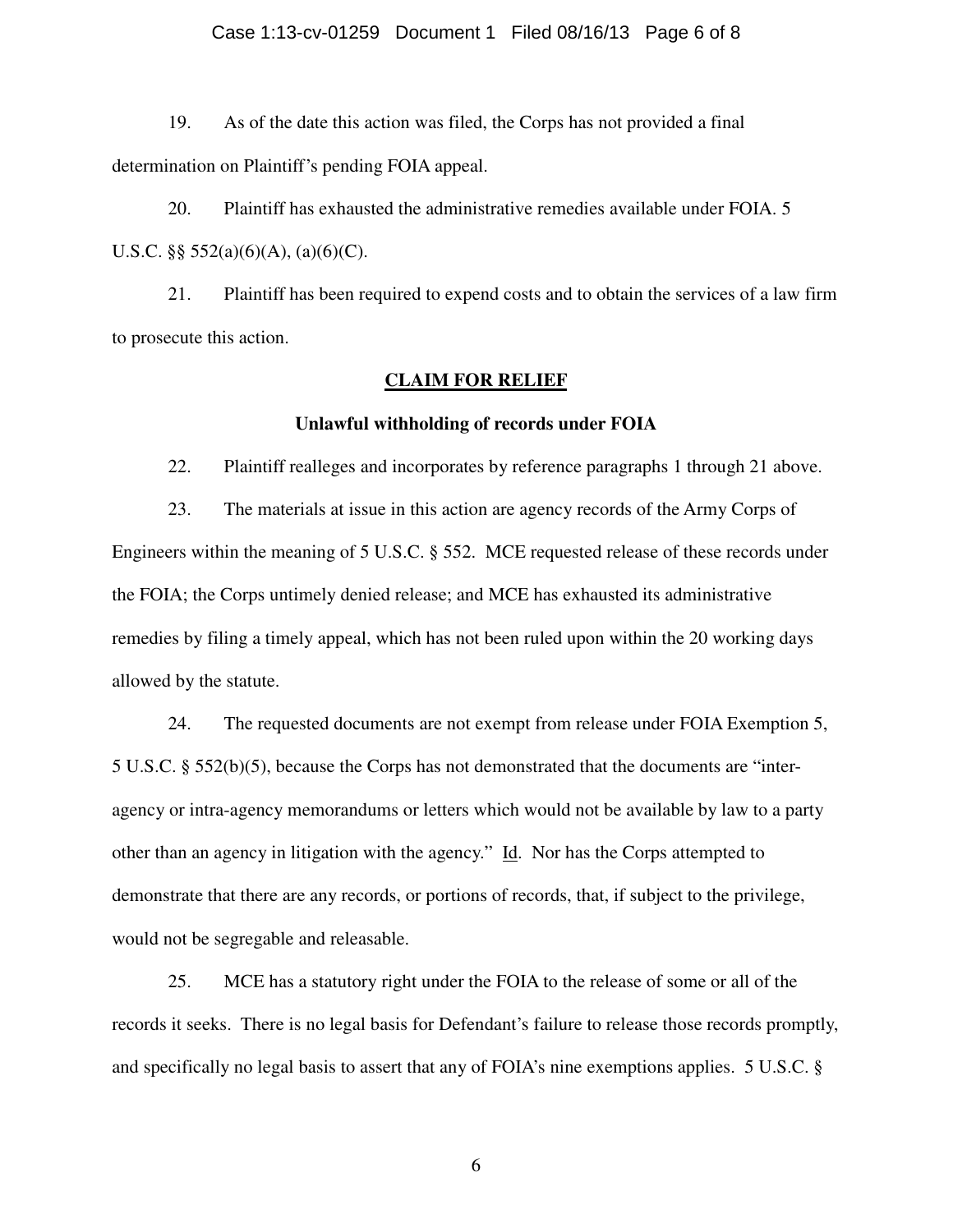### Case 1:13-cv-01259 Document 1 Filed 08/16/13 Page 7 of 8

 $552(b)(1)–(9)$ .

26. Based on the nature of Plaintiff's organizational activities, it will undoubtedly continue to employ FOIA's provisions in information requests to Defendant in the foreseeable future.

27. Plaintiff's organizational activities will be adversely affected if Defendant is allowed to continue violating FOIA's disclosure provisions as it has in this case.

28. Unless enjoined and made subject to a declaration of Plaintiff's legal rights by this Court, Defendant will continue to violate the rights of Plaintiff to receive public records under the FOIA.

29. Defendant's failure to release the requested records is in violation of the FOIA. 5 U.S.C. § 552(a)(6). The court should order the production of the agency records that have been improperly withheld from MCE. 5 U.S.C. 552(a)(4)(B).

30. Plaintiff is entitled to reasonable costs of litigation, including attorneys' fees and costs pursuant to FOIA. 5 U.S.C.  $\S$  552(a)(4)(E).

#### **DEMAND FOR RELIEF**

WHEREFORE, plaintiff prays that this Court:

1. Order Defendant to promptly provide Plaintiff all of the information sought in this action.

2. Declare Defendant's failure to disclose the information requested by Plaintiff to be unlawful under the FOIA, 5 U.S.C. § 552(a)(5).

3. Declare Defendant's failure to make a timely determination on Plaintiff's administrative appeal to be unlawful under the FOIA, 5 U.S.C.  $\S$ § 552(a)(6)(A)(i) and (ii).

4. Award Plaintiff its costs and reasonable attorney fees pursuant to 5 U.S.C. §